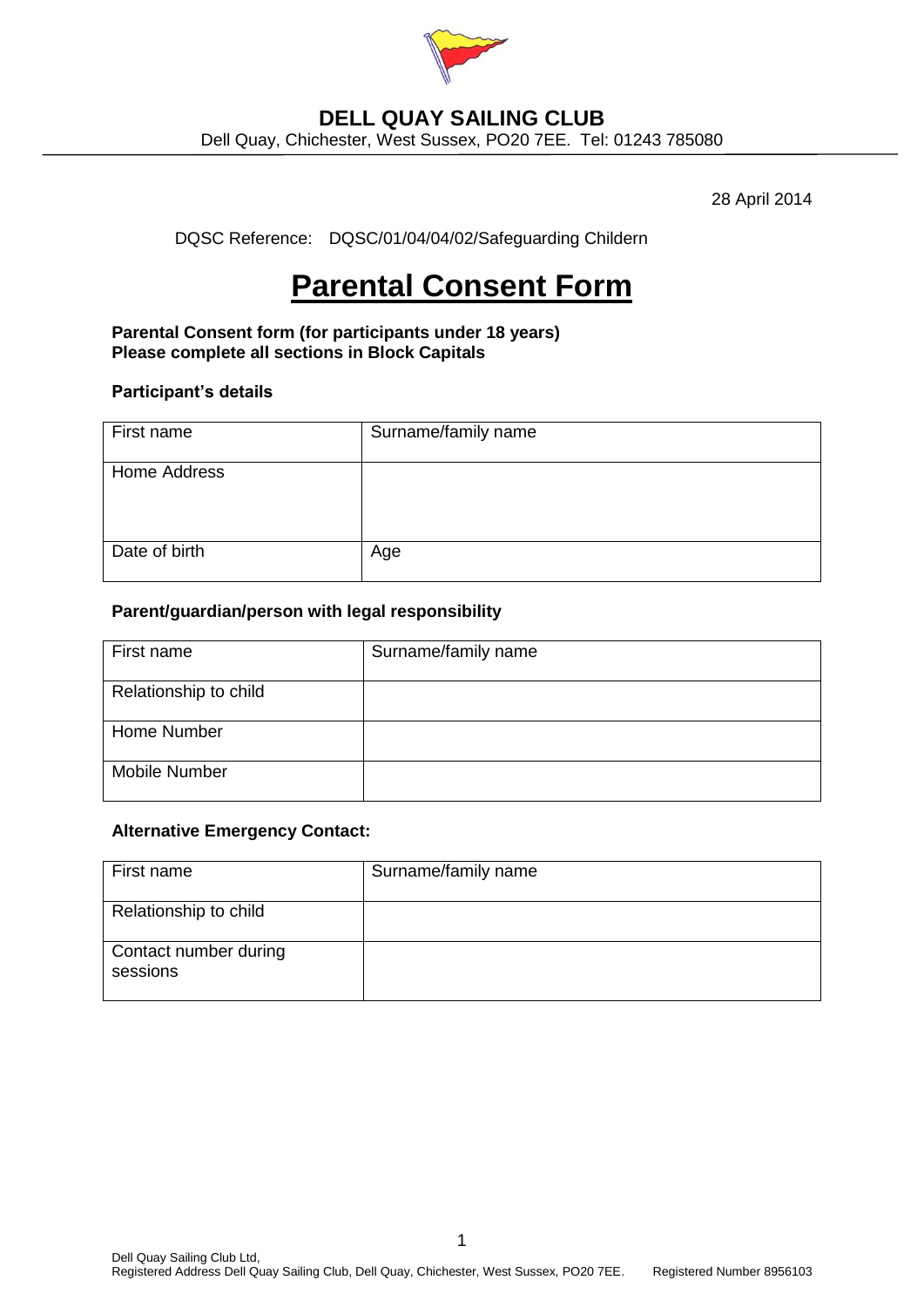

## **DELL QUAY SAILING CLUB**

Dell Quay, Chichester, West Sussex, PO20 7EE. Tel: 01243 785080

#### **Medical information**

It is your responsibility to make known any disability/medical condition that may affect your child during the activity, and any medication that they may require. This information will be shared with those responsible for supervising the activity.

Has your child ever suffered from any of the following conditions: Asthma/bronchitis, heart condition, fits, fainting or blackouts, severe headaches, diabetes? YES / NO

If YES please provide details, including any specific medical advice to be followed in an emergency:

Is your child currently taking any medication? YES / NO

If YES please specify:

When did your child last have a tetanus vaccination? The metal when the Year:

Is your child currently suffering/recovering from any injuries which may affect their sailing? The state of the same state of the state of the state of the state of the state of the state of the state of the state of the state of the state of the state of the state of the state of the state of

If YES please provide details:

Is your child vegetarian? YES / NO

Does your child have any food allergies? VES / NO

If YES please provide details:

Does your child have a disability, learning difficulty or medical condition which may affect their learning (ability to participate in practical or theoretical sessions)? YES / NO

If YES please provide details:

#### **Declaration of parent or person with legal responsibility**

I the parent/guardian of ……………………………………….…………………….. hereby acknowledge that I have read the attached conditions of participation and that I fully

2 Dell Quay Sailing Club Ltd, Registered Address Dell Quay Sailing Club, Dell Quay, Chichester, West Sussex, PO20 7EE. Registered Number 8956103